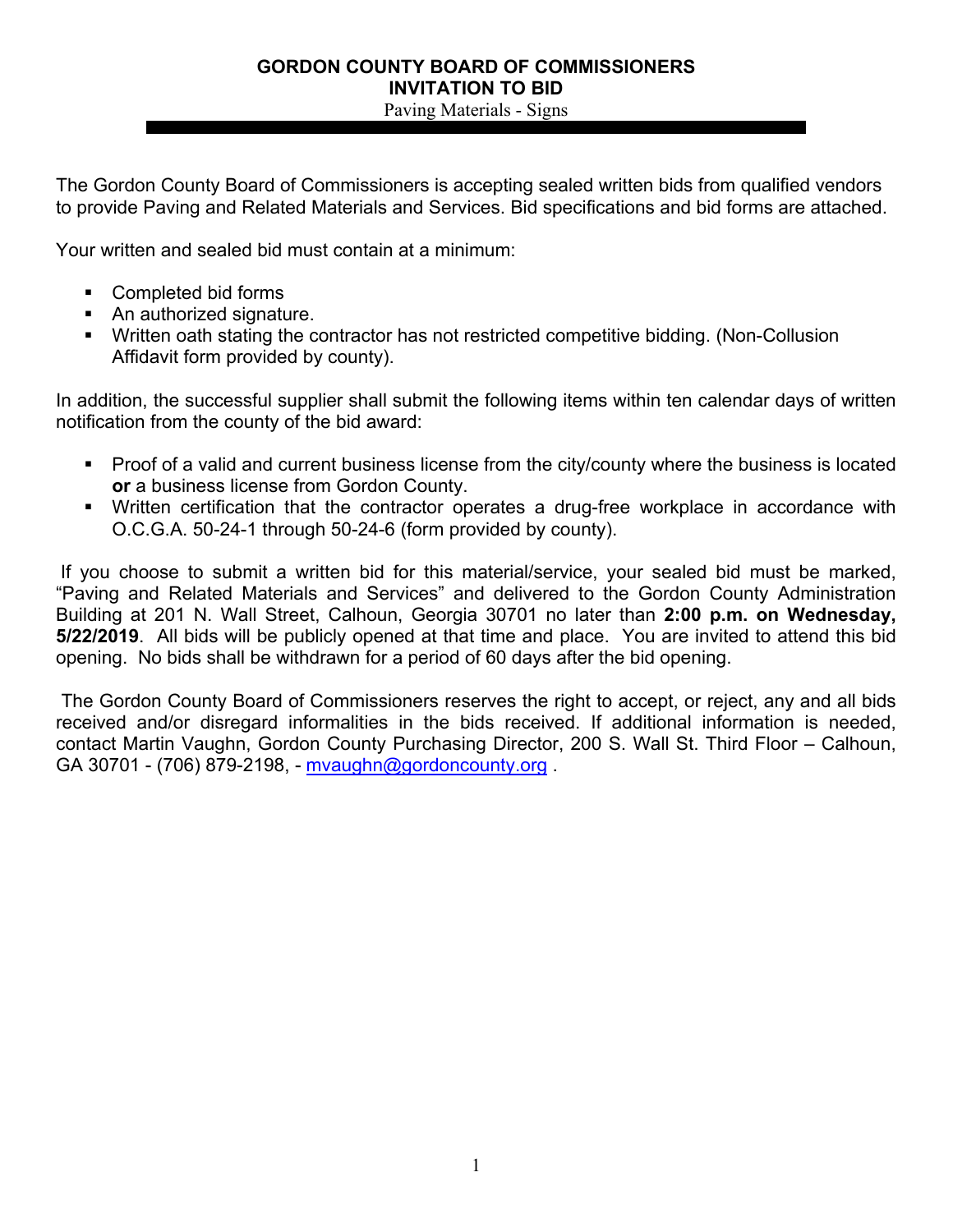Paving Materials - Signs

### **Communications:**

All Communications regarding this Bid should be communicated through Gordon County Purchasing. Telephone inquiries will not be accepted. Any questions regarding this Bid should be submitted to Martin Vaughn via e-mail – mvaughn@gordoncounty.org. Your Inquiry must contain company name, telephone number and Bid name.

**No Electronic Transmissions of Bids**: The County will not accept or consider oral, telegraphic, electronic, and facsimile or telephone Bids or modifications.

### **THE CONTRACTOR SHALL:**

- 1) Review and be familiar with the enclosed bid specifications. Failure to review the bid specifications will not relieve the successful bidder of an obligation to furnish all products and labor necessary to carry out the provisions of the contract.
- 2) Provide materials that meet **Georgia DOT specifications**.
- 3) **NOTE: You should furnish your bid to cover 12 months beginning MAY 2019 through MAY 2020 with an option to extend an additional time period to cover MAY 2020 through OCTOBER 2020.**

## **THE COUNTY SHALL:**

Provide the supplier with purchase order numbers to cover the purchases required by the county. Payments will be made from invoices – with valid purchase order numbers - to the supplier on a timely basis.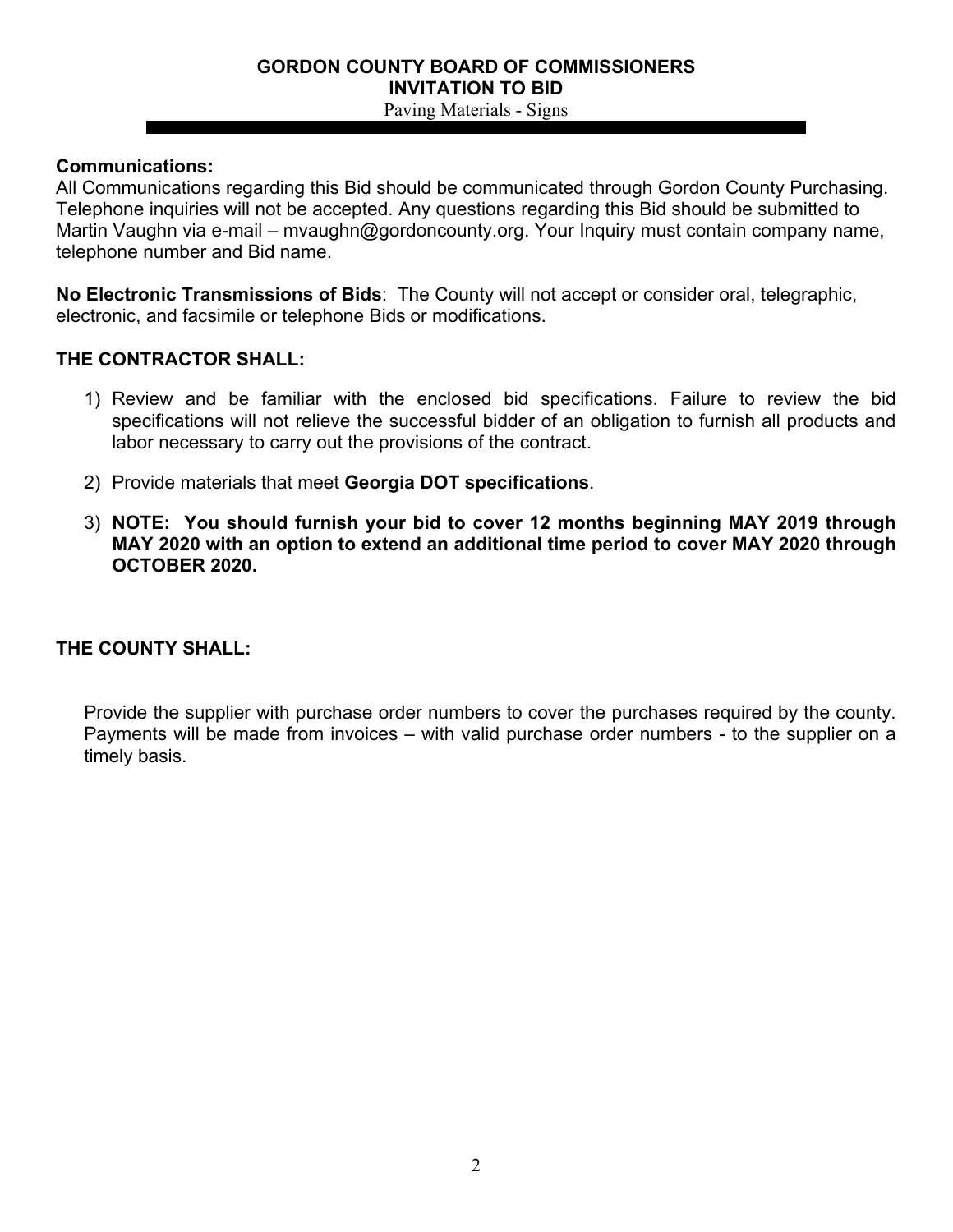### Paving Materials - Signs

### We may split the bid. You may bid aluminum and/or fiberglass/reinforced plastic. **The bid prices include shipping costs**.

BID SHEET

The undersigned bidder hereby declares that he has carefully examined the information contained herein. All prices SHALL include freight.

|             | <b>TRAFFIC SIGNS</b>           |                                              |                                       |                       |
|-------------|--------------------------------|----------------------------------------------|---------------------------------------|-----------------------|
| <b>SIZE</b> | <b>COLOR</b>                   | <b>DESCRIPTION</b>                           | <b>SUPER ENGINEER</b><br><b>GRADE</b> | <b>HIGH INTENSITY</b> |
| 12X18       | WHITE ON BLUE                  |                                              |                                       |                       |
| 12X36       | <b>BLACK ON YELLOW</b>         |                                              |                                       |                       |
| 18X18       | <b>BLACK ON YELLOW</b>         |                                              |                                       |                       |
| 18X24       | <b>BLACK ON YELLOW</b>         |                                              |                                       |                       |
| 18X24       | <b>RED ON WHITE</b>            |                                              |                                       |                       |
| 18X24       | <b>BLACK ON WHITE</b>          |                                              |                                       |                       |
| 18X24       | <b>GREEN ON WHITE</b>          |                                              |                                       |                       |
| 18X6        | <b>WHITE ON RED</b>            |                                              |                                       |                       |
| 30" CIR     | <b>BLACK ON YELLOW</b>         |                                              |                                       |                       |
| 30" TRI     | <b>RED ON WHITE</b>            |                                              |                                       |                       |
| 24X30       | <b>BLACK ON WHITE</b>          |                                              |                                       |                       |
| 24X8        | <b>FLORESCENT YELLOW GREEN</b> |                                              |                                       |                       |
| 30X30       | <b>BLACK ON ORANGE</b>         |                                              |                                       |                       |
| 30X30       | <b>FLORESCENT YELLOW GREEN</b> | <b>DIAMOND</b>                               |                                       |                       |
| 30X30       | <b>RED ON WHITE</b>            |                                              |                                       |                       |
| 30X30       | <b>BLACK ON YELLOW</b>         |                                              |                                       |                       |
| 30X36       | <b>BLACK ON WHITE</b>          |                                              |                                       |                       |
| 36X18       | <b>BLACK ON YELLOW</b>         |                                              |                                       |                       |
| 60X30       | <b>BLACK ON WHITE</b>          |                                              |                                       |                       |
| 6X30        | <b>BLACK ON WHITE</b>          |                                              |                                       |                       |
| 30X30       | <b>BLACK ON ORANGE</b>         |                                              |                                       |                       |
| 24X12       | <b>BLACK ON ORANGE</b>         |                                              |                                       |                       |
| 30X30       | <b>BLACK ON ORANGE</b>         |                                              |                                       |                       |
| 36X18       | <b>BLACK ON ORANGE</b>         |                                              |                                       |                       |
| 30X24       | <b>BLACK ON ORANGE</b>         |                                              |                                       |                       |
| 30X30       | <b>BLACK ON ORANGE</b>         |                                              |                                       |                       |
| 18X24       | <b>BLACK ON WHITE</b>          | <b>FACE ONLY</b>                             |                                       |                       |
| 18X24       | <b>BLACK ON YELLOW</b>         | <b>FACE ONLY</b>                             |                                       |                       |
| 30X30       | <b>BLACK ON ORANGE</b>         | <b>FACE ONLY</b>                             |                                       |                       |
| 30X30       | BLACK ON YELLOW                | <b>FACE ONLY</b>                             |                                       |                       |
| 30X30       | <b>RED ON WHITE</b>            | <b>FACE ONLY</b>                             |                                       |                       |
|             | <b>STREET SIGNS</b>            | <b>FACE ONLY</b>                             |                                       |                       |
| <b>SIZE</b> | <b>COLOR</b>                   | <b>DESCRIPTION</b>                           | <b>SUPER ENGINEER</b><br><b>GRADE</b> | <b>HIGH INTENSITY</b> |
|             |                                | <b>BLANK STREET SIGNS</b>                    |                                       |                       |
| 18x9        | <b>GREEN</b>                   | <b>EXTRUDED</b>                              |                                       |                       |
|             |                                | <b>BLANK STREET SIGNS</b>                    |                                       |                       |
| 24x9        | <b>GREEN</b>                   | <b>EXTRUDED</b>                              |                                       |                       |
|             |                                | <b>BLANK STREET SIGNS</b>                    |                                       |                       |
| 30x9        | <b>GREEN</b>                   | <b>EXTRUDED</b><br><b>BLANK STREET SIGNS</b> |                                       |                       |
| 36x9        | <b>GREEN</b>                   | <b>EXTRUDED</b>                              |                                       |                       |
|             |                                | <b>BLANK STEET SIGNS -</b>                   |                                       |                       |
|             |                                | <b>FIBERGLASS REINFORCED</b>                 |                                       |                       |
| 18x9        | <b>GREEN</b>                   | PLASTIC .050                                 |                                       |                       |
|             |                                | <b>BLANK STEET SIGNS -</b>                   |                                       |                       |
|             |                                | FIBERGLASS REINFORCED                        |                                       |                       |
| 24x9        | <b>GREEN</b>                   | PLASTIC .050                                 |                                       |                       |
|             |                                |                                              |                                       |                       |
|             |                                |                                              |                                       |                       |
|             |                                |                                              |                                       |                       |
|             | Name of Bidder:                |                                              |                                       |                       |
|             |                                | Date                                         |                                       |                       |
|             |                                |                                              |                                       |                       |
|             | Company                        |                                              |                                       |                       |
|             |                                |                                              |                                       |                       |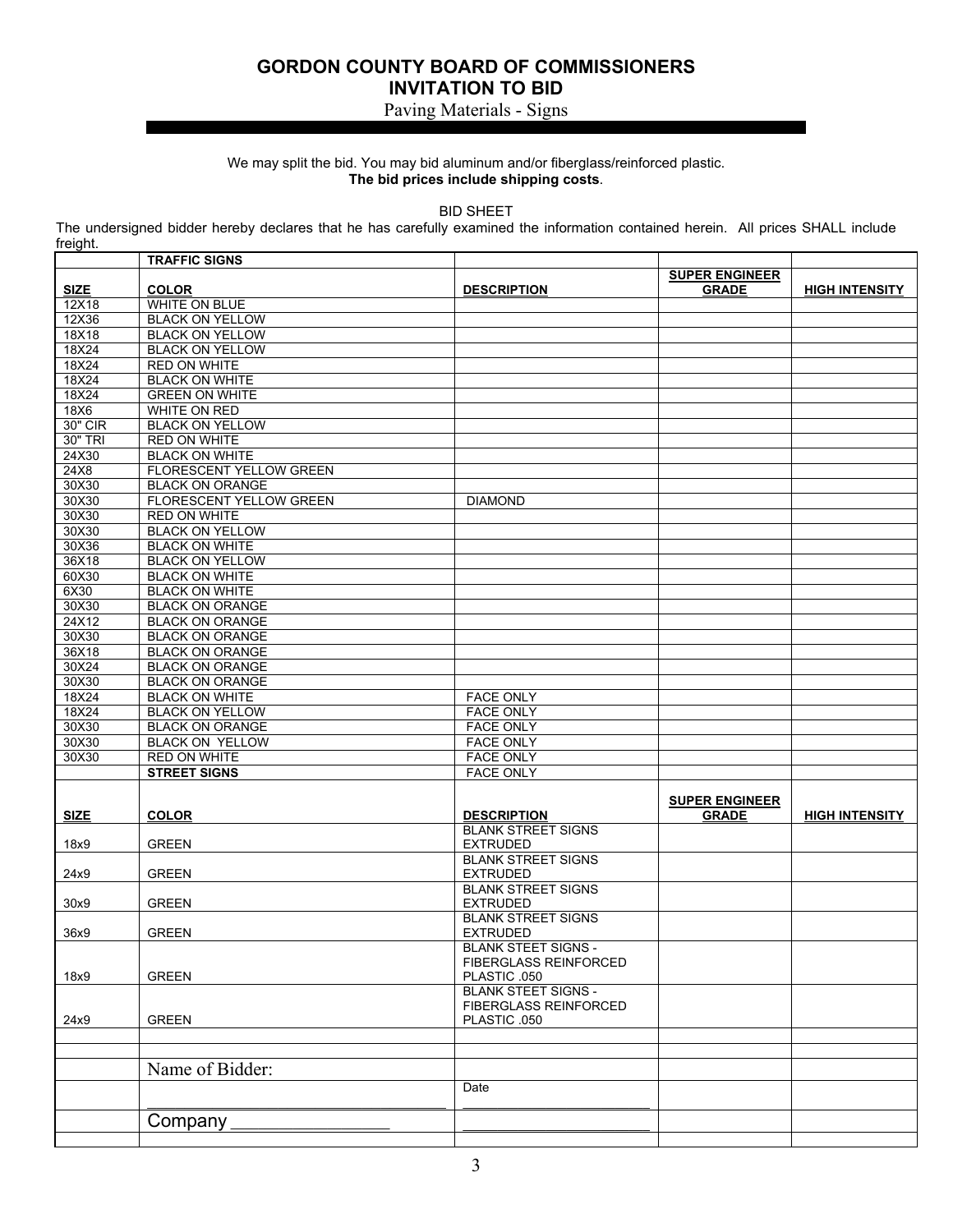### Paving Materials - Signs

|                |                     | <b>BLANK STEET SIGNS -</b>                             |                       |                  |
|----------------|---------------------|--------------------------------------------------------|-----------------------|------------------|
|                |                     | <b>FIBERGLASS REINFORCED</b>                           |                       |                  |
| 30x9           | <b>GREEN</b>        | PLASTIC .050                                           |                       |                  |
|                |                     | <b>BLANK STEET SIGNS -</b>                             |                       |                  |
|                |                     | <b>FIBERGLASS REINFORCED</b>                           |                       |                  |
| 36x9           | <b>GREEN</b>        | PLASTIC .050                                           |                       |                  |
|                |                     | <b>BLANK STEET SIGNS -</b>                             |                       |                  |
|                |                     | <b>FIBERGLASS REINFORCED</b>                           |                       |                  |
| 30x9           | <b>GREEN</b>        | PLASTIC .090                                           |                       |                  |
|                |                     | <b>BLANK STEET SIGNS -</b>                             |                       |                  |
|                |                     | <b>FIBERGLASS REINFORCED</b>                           |                       |                  |
| 36x9           | <b>GREEN</b>        | PLASTIC .090                                           |                       |                  |
|                | <b>MISC. SIGNS</b>  |                                                        |                       |                  |
|                |                     |                                                        | <b>SUPER ENGINEER</b> | <b>HIGH</b>      |
| <b>SIZE</b>    | <b>COLOR</b>        | <b>DESCRIPTION</b>                                     | <b>GRADE</b>          | <b>INTENSITY</b> |
|                |                     | SIGN BRACKET For 9" Signs                              |                       |                  |
|                |                     | SIGN BRACKET (CAP/CROSS)                               |                       |                  |
|                |                     | For 9" Signs                                           |                       |                  |
| 12'            | <b>GREEN</b>        | <b>U CHANNEL POST 2#</b>                               |                       |                  |
| 10'            | <b>GREEN</b>        | U CHANNEL POST 2#                                      |                       |                  |
| 8'             | <b>GREEN</b>        | U CHANNEL POST 2#                                      |                       |                  |
| $\overline{8}$ |                     | SQUARE POST 1 3/4" X1 3/4"                             |                       |                  |
| 10'            |                     | SQUARE POST 1 3/4" X1 3/4"                             |                       |                  |
| 12'            |                     | SQUARE POST 1 3/4" X1 3/4"                             |                       |                  |
| 3'             |                     | ANCHOR 3' X 2" X 2"                                    |                       |                  |
| 6"             | <b>WHITE</b>        | SERIES B UPPERCASE                                     |                       |                  |
| 6"             | <b>WHITE</b>        | <b>SERIES B LOWERCASE</b>                              |                       |                  |
| 3"             | <b>WHITE</b>        | <b>SERIES B UPPERCASE</b>                              |                       |                  |
| 3"             | <b>WHITE</b>        | <b>SERIES B LOWERCASE</b>                              |                       |                  |
| 2"             | <b>WHITE</b>        | 2" SERIES C LETTERS                                    |                       |                  |
| 4"             | <b>WHITE</b>        | <b>4" SERIES C LETTERS</b>                             |                       |                  |
| 6"             | <b>BLACK</b>        | 6" SERIES C LETTERS                                    |                       |                  |
| 2"             | <b>BLACK</b>        | 2" NUMBERS SERIES C                                    |                       |                  |
| $4"$           | <b>BLACK</b>        | 4" NUMBERS SERIES C                                    |                       |                  |
| 6"             | <b>BLACK</b>        | 6" NUMBERS SERIES C                                    |                       |                  |
| 10' 8''        | <b>PLASTIC</b>      | <b>BARRICADE PLANKS</b>                                |                       |                  |
| 42"            | <b>PLASTIC</b>      | <b>BARRICADE A FRAMES</b>                              |                       |                  |
| 28"            | NO COLLARS          | <b>CONES</b>                                           |                       |                  |
| 28"            | <b>WITH COLLARS</b> | <b>CONES</b>                                           |                       |                  |
|                |                     | STOP SLOW PADDLE                                       |                       |                  |
|                |                     | <b>TRI-POD STANDS</b>                                  |                       |                  |
|                |                     |                                                        |                       |                  |
|                |                     | <b>Prices for both:</b><br>Super Engineer Grade & High |                       |                  |
|                |                     | Intensity                                              |                       |                  |
|                |                     | <b>Specs See:</b>                                      |                       |                  |
|                |                     | Department Of Transportation                           |                       |                  |
|                |                     | State of Georgia Standard                              |                       |                  |
|                |                     | Specifications for                                     |                       |                  |
|                |                     | Construction of Roads and                              |                       |                  |
|                |                     | <b>Bridges</b>                                         |                       |                  |
|                |                     | Aluminum Sign Blanks Type 1                            |                       |                  |
|                |                     | <b>Fiberglass Reinforced Plastic -</b>                 |                       |                  |
|                | $\star$             | <b>Spec Attached</b>                                   |                       |                  |
|                |                     |                                                        |                       |                  |

Name of Bidder: \_\_\_\_\_\_\_\_\_\_\_\_\_\_\_\_\_\_\_\_\_\_\_\_\_\_\_\_\_\_\_\_DATE\_\_\_\_\_\_\_\_\_\_\_\_\_\_\_\_\_\_\_\_\_\_\_\_\_\_

Company: \_\_\_\_\_\_\_\_\_\_\_\_\_\_\_\_\_\_\_\_\_\_\_\_\_\_\_\_\_\_\_\_\_\_\_\_\_\_\_\_\_\_\_\_\_\_\_\_\_\_\_\_\_\_\_\_\_\_\_\_\_\_\_\_\_\_\_\_

Lead Time: \_\_\_\_\_\_\_\_\_\_\_\_\_\_\_\_\_\_\_\_\_\_\_\_\_\_\_\_\_\_\_\_\_\_\_\_\_\_\_\_\_\_\_\_\_\_\_\_\_\_\_\_\_\_\_\_\_\_\_\_\_\_\_\_\_\_\_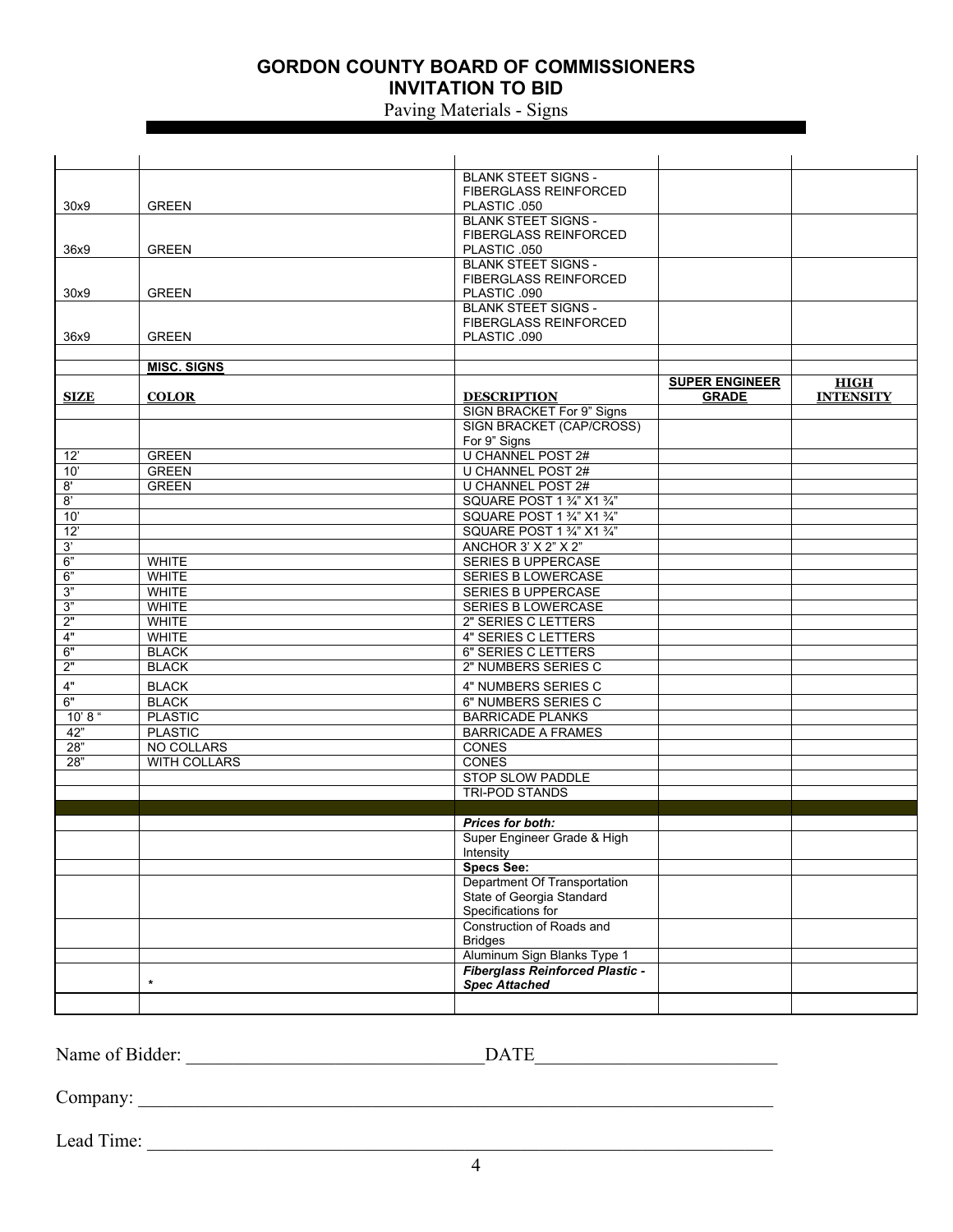### **GORDON COUNTY BOARD OF COMMISSIONERS INVITATION TO BID**  Paving Materials - Signs

**List all deviations to the bid specifications on this page.**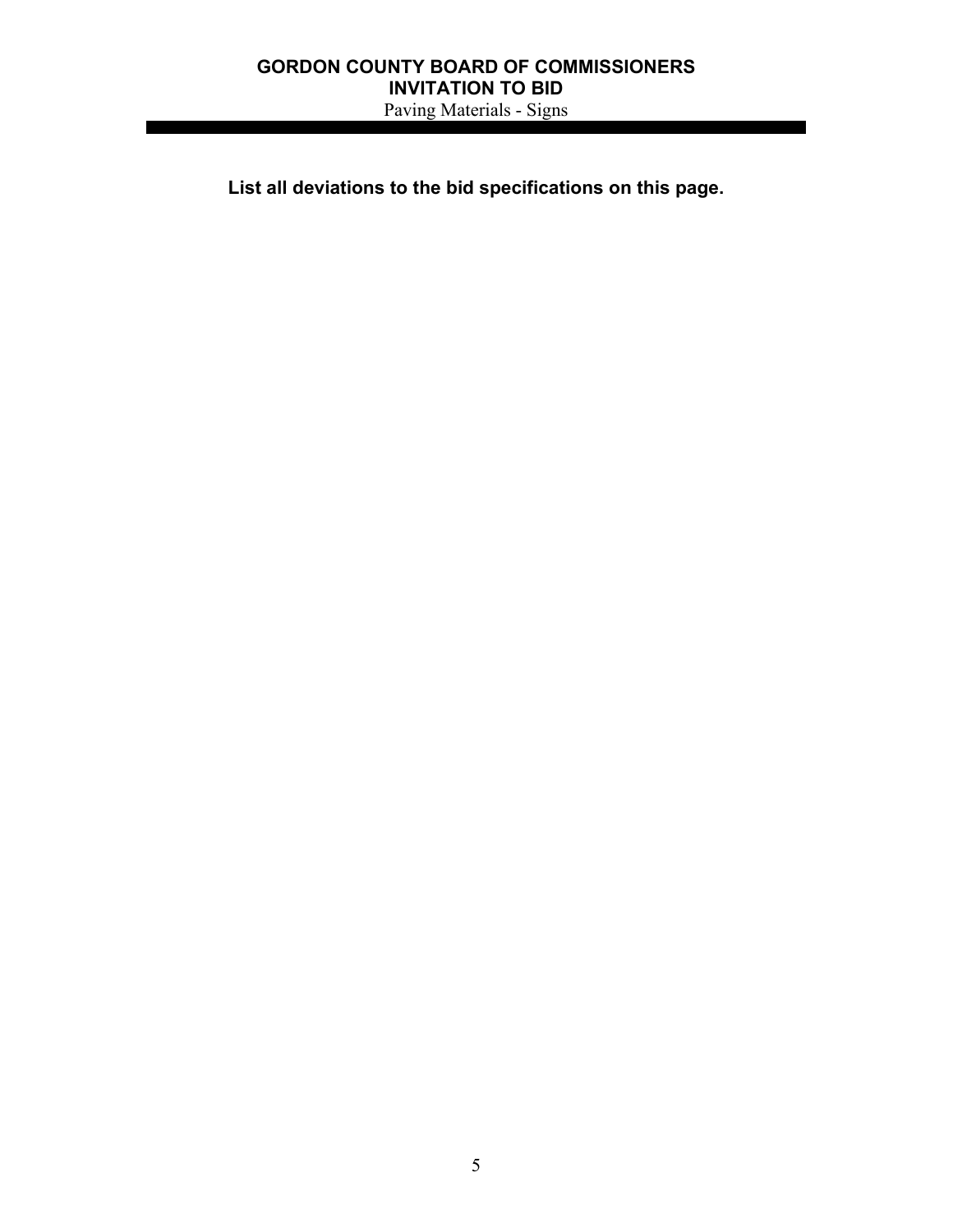Paving Materials - Signs

# Equal or Greater than these specs

#### **SCOPE**

Stor Englished final and the series of the state of the state of the state of the state of the state of the state of the state of the state of the state of the state of the state of the state of the state of the state of t and ivory.

#### **PHYSICAL PROPERTIES**

THICKNESS - Panels shall be .045 .060, .090, .095 or<br>.135 Inches thick with a tolerance of +/-.005 inches.

GLASS CONTENT - The panel shall have a minimum<br>21% glass content. The sign panel glass shall be read<br>using a 60 Glossmeter and have the following values; Service Side - 53% Reflective<br>Backside - 65% Reflective

SIZE - (length and width) Panel tolerance on nominal length and width specified by the purchaser shall be +/-<br>1/8 inch for dimensions of 12 feet or less when measured<br>in accordance with ASTM D3841-80.

SQUARENESS - Panels shall be menufactured with smooth surfaces on both the top and bottom of the panel,<br>within 1/8 inch of squareness per 12 feet of length when measured in accordance with ASTM D3841-80.

COLOR & GLOSS - Pariel shall be pigmented to a<br>visually uniform color. Color shall be visually uniform with<br>the pigments compounded into the resins before cure to<br>make the color an integral part of the resins before cure make the color an integral part of the laminate. The white sign panel color must meet the following Trishimulus<br>Values as measured on the FMC-2 color scale on a<br>MacBeth 1500 Spectrophotometer: X-72.29, Y-73.80, Z-83-64

COEFFICIENT OF LINEAR THERMAL EXPANSION -Panels shall have a maximum coafficient of linear thermal<br>expansion of 1.8 x 10<sup>-5</sup> inch/lnch/ F when tested in<br>accordance with ASTM D696-79.

WEATHER RESISTANCE - Panels shall be classified<br>minimally as Grade II (weather resistant) panel as<br>specified in ASTM D3841-80 following a 3,000 +100 hour weatheromoter test.

FLATNESS - Panels shall have a maximum deflection of<br>0.5 inches when tested in accordance with TSP-1 (Appendix II).

**IMPACT RESISTANCE - Panels shall resist the impact of** a 1.18 lb. falling ball, dropped from 60 feet in accordance

THERMAL STABILITY - Panel strength and impact<br>resistance shall not be appreciably affected over a<br>temperature range of-65 F to 212 F.

### GENERAL LAMINATE PROPERTIES

FIRE WILL LAMINATE FROFER HES<br>traffic control sign panel shall have the<br>same smooth surfaces on both sides with a minimum of same smooth surfaces on both sides with a minimum of<br>.004 protective layer of gel coating. The panel shall be<br>randomly oriented, chopped fiberglass relinforced,<br>thermosel, pigmented polyester laminate. The panel<br>shall be a orial be acrylic modified and UV stabilized for outdoor<br>weatherability. It shall contain additives to retard flame propagation but shall contain motives to re

The panel must not have any visible fiberglass prominence. The panel must be stabilized throughout<br>with the glass and a non-shrink resin, which retards moisture absorption to less than ,001 per square inch.

**The** panel shall be stabilized to prevent The passe of migrating constituents over time. (i.e. solvents,<br>release of migrating constituents over time, (i.e. solvents,<br>monomers, etc.) and shall contain no residual release<br>agents on the surface of the laminate that w any subsequent bonding operations.

The panel shall not contain visible cracks, parel shall not contain visible of<br>pinholes, foreign inclusions, or surface wrinkles that<br>would affect implied performance, alter the specific dimensions of the panel, or otherwise affect its serviceability.

#### **MECHANICAL PROPERTIES**

All mechanical properties are stated as typical averages and many vary +/- 10% on any individual test average.<br>The averages represent properties measured both in the The averages represent properties measured both in the<br>line direction of the panel and at 90 degrees to that line.<br>The mechanical properties are tested in accordance with the appropriate ASTM tests referenced.

| <b>Mechanical Property</b> | Avg Min. Rea.                         | <b>ASTM Test</b> |
|----------------------------|---------------------------------------|------------------|
| Tensile Strength           | 14,500 psi                            | D-638            |
| Tensile Modulus            | 1.000,000 psi                         | D-638            |
| Flexural Strength          | 25,000 psi                            | $D - 790$        |
| Flexural Modulus           | 1,400,000 psi                         | $D - 790$        |
| Compression Strength       | 30,000 psi                            | $D-695$          |
| Compressive Modulus        | 1,400,000 psi                         | D-695            |
| Punch Shear Strength       | 12,000 psi                            | D-732            |
| Face Impact Resistance     | 1.1 lbs per mil of<br><b>Hickogen</b> | D-3029           |

#### **APPLICABLE DOCUMENTS**

**ASTM STANDARDS**<br>2006 11 Glass Fiber Reinforced Polyester Panels,

- Specifications for
- D-638 Tensile Properties of Plastics, Test for

D-790 Flexural Properties of Plastics and Electrical<br>Insulating Materials, Test for<br>D-995 Compressive Properties of Rigid Plastics, Test

 $\overline{f}$ 

 $\frac{D-732}{f}$ Shear Strength of Plastics for Punch Tool, Test

D-696 Coefficient of Linear Thermal Expansion of

Plastics, Test for D-3029 Impact Resistance of Flat, Rigid Plastic

<u>டூக்கு</u> ாாpact Resistance of Flat, Rigid Plas<del>tic</del><br>Specimens by means of Tup (Falling Weight), Test for

SPECIFIED STANDARDS<br>TSP.-.1 FRP Traffic Sign Panel Flatness Test (per<br>appendix A)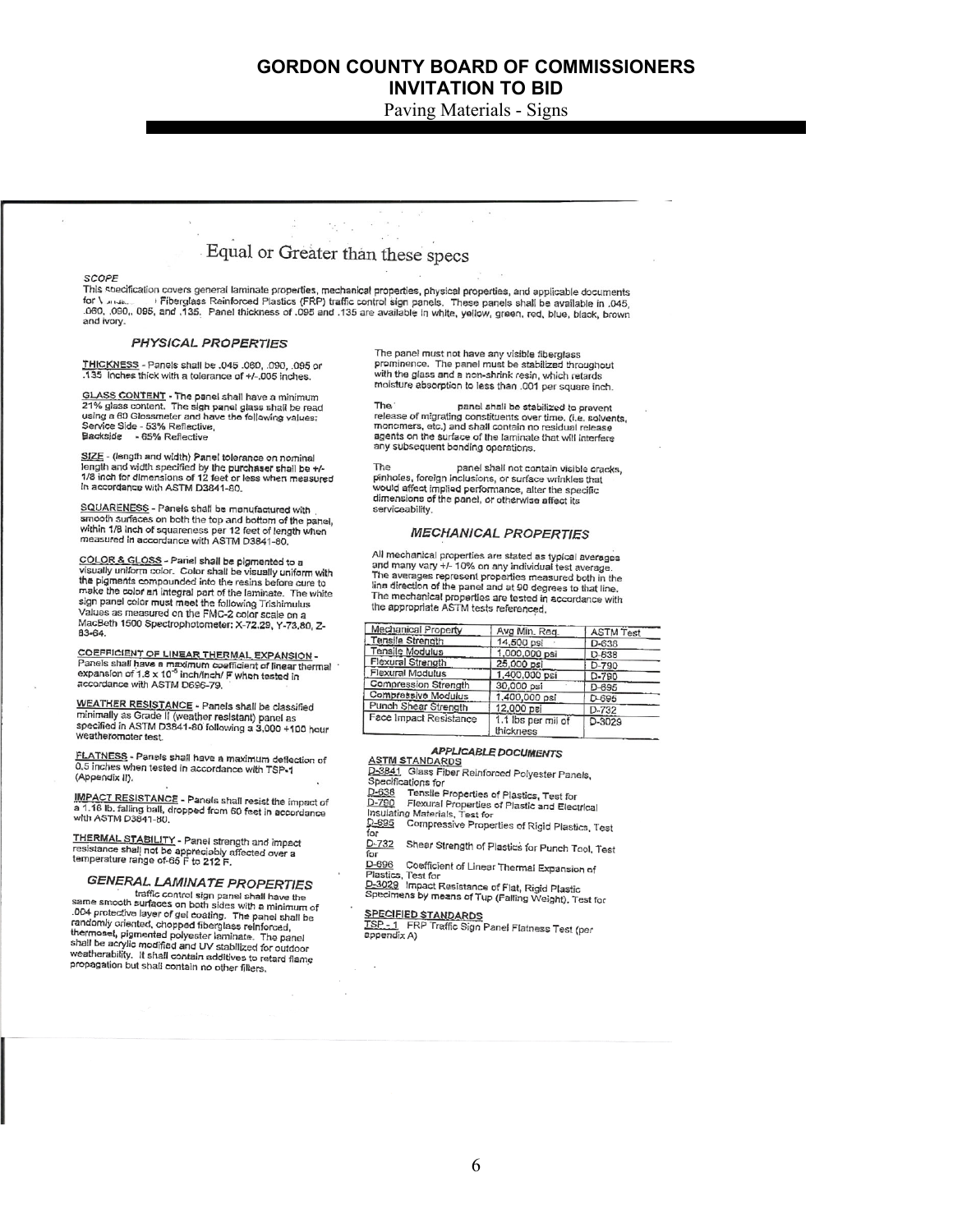Paving Materials - Signs

| Telephone: ______________________________ |       |  |  |
|-------------------------------------------|-------|--|--|
|                                           |       |  |  |
|                                           |       |  |  |
| Name Printed:                             | Date: |  |  |

It is agreed by the above signed bidder that the signature and submission of this bid represents the bidder's acceptance of all terms, conditions, and requirements of the bid specifications and, if awarded, the bid will represent the agreement between the parties.

The bidder agrees that the cost of any work performed, materials furnished, services provided, or expenses incurred, which are not specifically delineated in the bid documents, but which are incidental to the scope, intent, and completion of this contract, shall be deemed to have been included in the prices bid for the various items scheduled.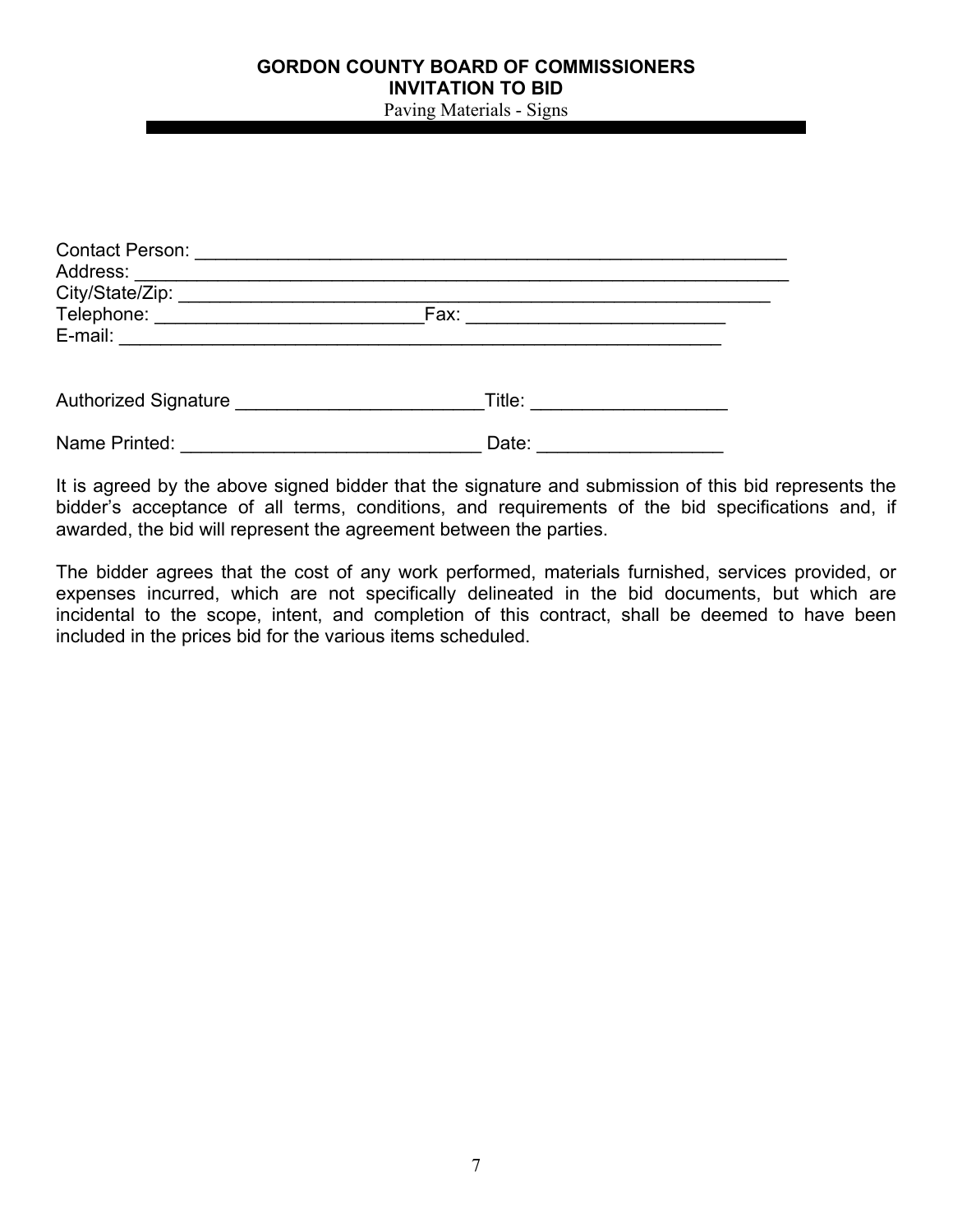Paving Materials - Signs

### **GORDON COUNTY BOARD OF COMMISSIONERS**

### **NON-COLLUSION AFFIDAVIT OF PRIME BIDDER**

| STATE OF |                                              | COUNTY OF                                       |
|----------|----------------------------------------------|-------------------------------------------------|
|          | being first duly sworn, depose and say that; |                                                 |
| He is    | ΩŤ                                           | the bidder that has submitted the attached bid; |

He or she is fully informed respecting the preparation and contents of the attached bid and of all pertinent circumstances respecting such bid; Such bid is genuine and is not a collusive or sham bid; Neither the said bidder nor any of its officers, partners, owners, agents, representatives, employees, or parties in interest, including this affiant, has in any way colluded, conspired, connived, or agreed, directly or indirectly with any other bidder, firm or person to submit a collusive or sham bid in connection with the contract for which the attached bid has been submitted or to refrain from bidding in connection with such contract, or has in any manner, directly or indirectly, sought by agreement or collusion or communication or conference with any other bidder, firm or person to fix the price or prices in the attached bid or of any other bidder, or to fix any overhead, profit, or cost element of the bid price or the bid price of any other bidder, or to secure through any collusion, conspiracy, connivance, or unlawful agreement any advantage against the Gordon County Board of Commissioners or any person interested in the proposed contract; and

The price or prices quoted in the attached bid are fair and proper and are not tainted by any collusion, conspiracy, connivance, or unlawful agreement on the part of the bidder or any of its agents, representatives, owners, employees, or parties in interest, including this affiant.

| Bidder:                                                                                                                                                                                                                        |                                                                                                                |     |
|--------------------------------------------------------------------------------------------------------------------------------------------------------------------------------------------------------------------------------|----------------------------------------------------------------------------------------------------------------|-----|
| By:                                                                                                                                                                                                                            |                                                                                                                |     |
| Name Printed: We have a state of the state of the state of the state of the state of the state of the state of the state of the state of the state of the state of the state of the state of the state of the state of the sta |                                                                                                                |     |
|                                                                                                                                                                                                                                |                                                                                                                |     |
| Date:                                                                                                                                                                                                                          |                                                                                                                |     |
| Subscribed and sworn to me this                                                                                                                                                                                                | day of the control of the control of the control of the control of the control of the control of the control o | 200 |
| NOTARY PUBLIC: University                                                                                                                                                                                                      |                                                                                                                |     |

Commission Expires: \_\_\_\_\_\_\_\_\_\_\_\_\_\_\_\_\_\_\_\_\_\_\_\_\_\_\_\_\_\_\_\_\_\_\_\_\_\_\_\_\_\_\_\_\_\_\_\_\_\_\_\_\_